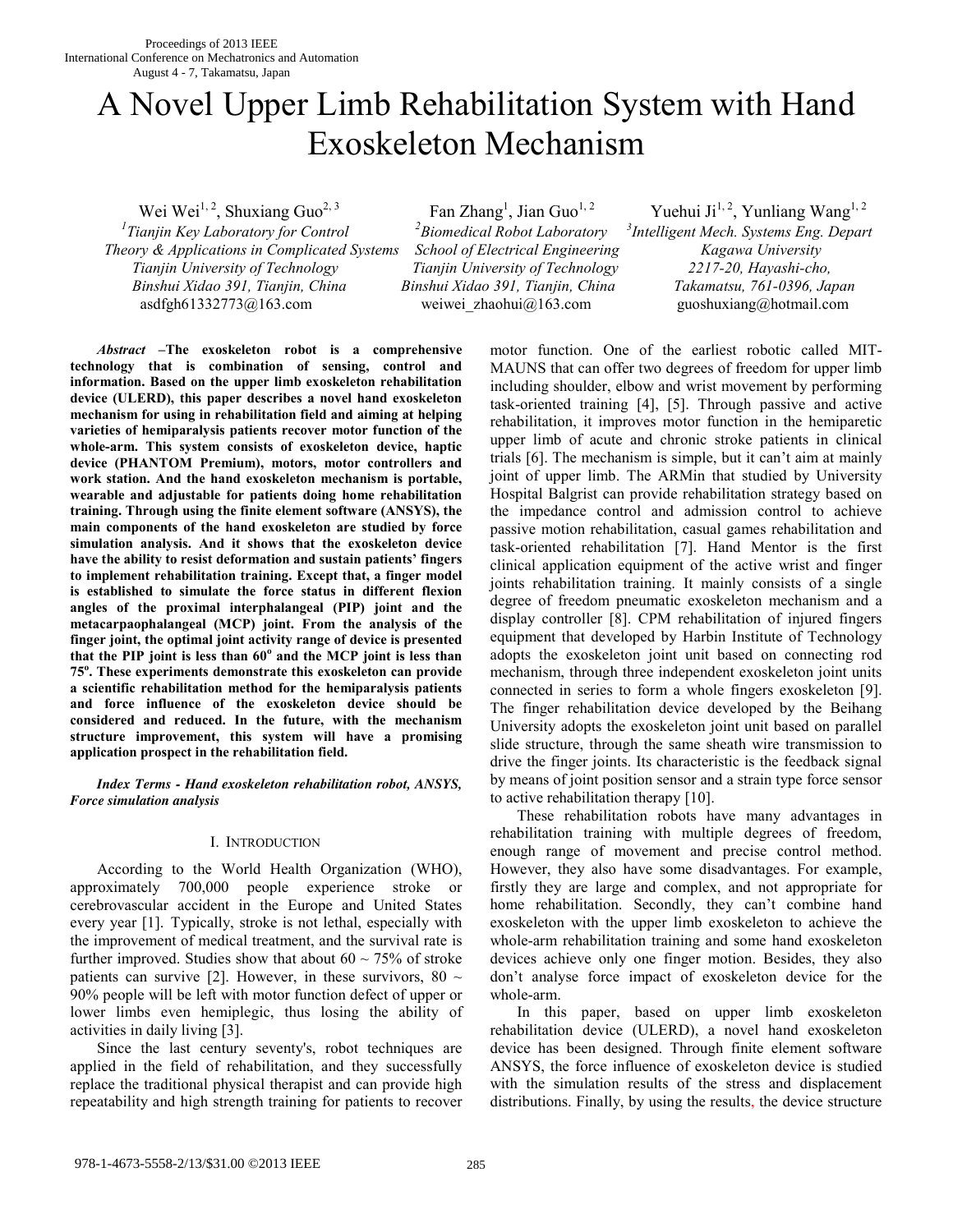is optimized, and an optimum rehabilitation training method is drafted.

## II. SYSTEM STRUCTURE

#### *A. The rehabilitation system structure*

The system mainly consists of exoskeleton device, haptic device (PHANTOM Premium), motor controllers and work station in Fig. 1.



Fig. 1 The image of main parts in the rehabilitation system

The exoskeleton device is fixed on the paralysation upper limb. With the uninjured upper limb, patients change the PHANTOM Premium state to control the exoskeleton device to implement rehabilitation training (Fig.2). Meanwhile, therapist can obtain the motion information of upper limbs of patients by using inertia sensor, including Position, Velocity and Acceleration (PVA) [11]. The skin surface electromyogram (sEMG) is installed on the upper limb of patient to evaluate patient rehabilitation situation [12]. The force sensor is used to keep safety and obtain the force information in the training. By this information, therapists set up better training method for patients [13].



Fig. 2 The schematic of the upper limb rehabilitation system

#### *B. Structure and motion model of human hand*

The structure of human hand is very precise and complicated, which is mainly composed of bone, ligament, muscle, soft tissue and skin. In general, hand joint can only complete two kinds of motion, including finger flexion/extension and wrist adduction/abduction motion. The joint structure of hand is shown in the Fig. 3. Besides the thumb, the others fingers are analogous that consist of three phalanges – distal, middle and proximal phalanges, which are connected in sequence by distal interphalangeal (DIP) joint, proximal interphalangeal (PIP) joint and metacarpaophalangeal (MCP) joint to metacarpal [14]. While the anatomical structure of thumb mainly consists of two phalanges, including DIP and MCP. They are connected with carpometacarpal (CMC) joint together through the metacarpal.



Fig. 3 The image of bones structure of human hand

Because of the complicated joint structure, the finger's kinematic model should be reasonably simplified. As shown in the Fig. 4, they are seen as the mutual movement of the index finger and thumb with open-loop type linkage mechanism. Each of the DIP and PIP has one DOF to finish flexion/extension motion, while the MCP is regarded as two independent joint with perpendicular axis and has two DOFs to finish flexion/extension and adduction/abduction motions. Accordingly some anthropometric data, the some related parameters of human hand is shown in Table I, which is used to design exoskeleton device and implement the simulation experiment [15], [16].



Fig. 4 The image of kinematic model of human hand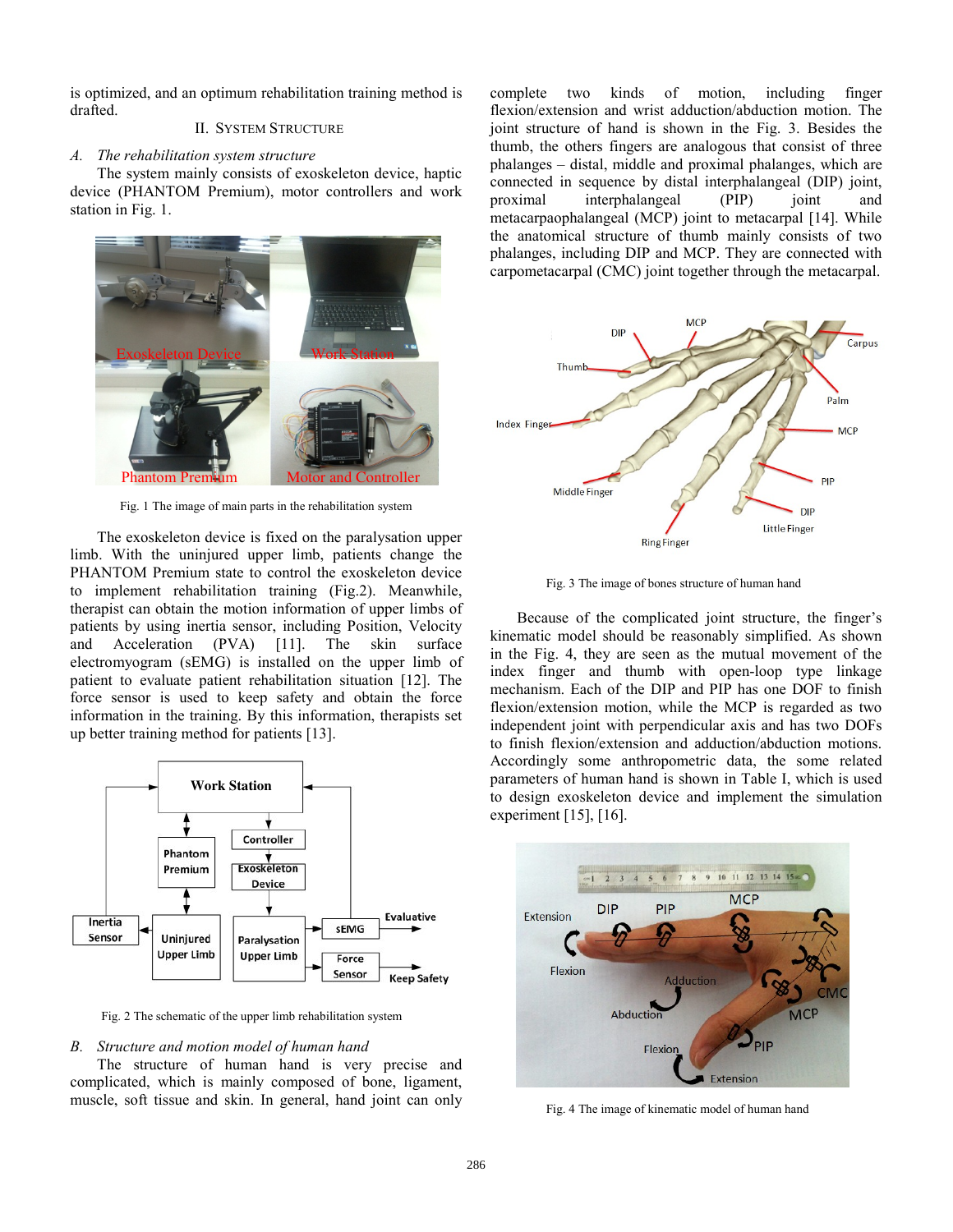| <u>KEEAH VE LAKAMEIEKS VI THE HAND</u> |            |           |              |           |            |
|----------------------------------------|------------|-----------|--------------|-----------|------------|
|                                        | Thumb      |           | Index Finger |           |            |
| Joint                                  | <b>MCP</b> | DIP       | DIP          | PIP       | <b>MCP</b> |
| <b>ROM</b><br>(Degree)                 | $0 - 50$   | $0 - 80$  | $0 - 80$     | $0 - 100$ | $0 - 85$   |
| Radius<br>(mm)                         | $26 - 29$  | $14 - 17$ | $12 - 15$    | $15 - 17$ | $23 - 26$  |

TABLE I *DELATIVE PAPAMETERS OF THE HAND* 

## *C. The mechanical design for hand exoskeleton device*

According to the clinical research, the paralysis upper limbs of patients are recovering from shoulder, followed by the upper arm and finger function recovery, with the latest. General speaking, therapist often considers the active degree of the finger joint as a recovery sign of the whole-arm motion function. However, the upper limb exoskeleton rehabilitation device doesn't achieve the movement of the fingers. So based on the ULERD, the hand exoskeleton is builded. The virtual prototype is shown in Fig. 5. The overall dimensions of the device are that the length is 120mm and the width is 83mm.



Fig. 5 The drawing of the virtual prototype of the hand device

The hand rehabilitation device mainly provides four fingers flexion/extension movement in the Fig. 6. And the Fig. 7 is shown the device flexion on the basis of the principle of linkage mechanism [17], [18]. According to ergonomic characteristics, the finger part is designed as cylinder to increase the force area for finger. The regulating tanks make finger part be adjustable for different length fingers. The transmitting gears are used to connect Shaft 1 with Shaft 2 to achieve PIP joints flexion/extension movement by the synchronous belt transmission with the BLDC (Maxon) motor

on the palm part. The synchronous belt transmission is stable transmission, low friction consumption and can achieve the reciprocating motion Moreover, the quality of the motor is so light that don't increase the burden for patients. Regardless of the different PIP joints positions of each finger in the extension situation, the PIP joints are designed in a line to achieve motion. The shaft3 is used to connect hand exoskeleton with ULERD. By using the motor in the wrist joint, the finger device can achieve MCP joints flexion/extension and the whole-arm movement. Besides, some bend sensors are fixed on the exoskeleton to measure the angle changing for obtaining the motion information and keeping safety. And the skin surface electromyogram (sEMG) is mounted on the finger for evaluating the rehabilitation situation.



Fig. 6 The image of the work principle of the hand device



Fig. 7 The drawing of the flexion action of the hand device

#### *D. Bending sensor*

As shown in Fig. 8, bending sensor (Spectra Symbol), which consists of a flexible circuit board, force sensor, and elastic packaging materials, is connected to the signal processing circuit through a conducting wire. Through changing the curvature radius of sensor, the bending angles of single finger joint are measured.



Fig. 8 The image of the bending senor (Spectra Symbol)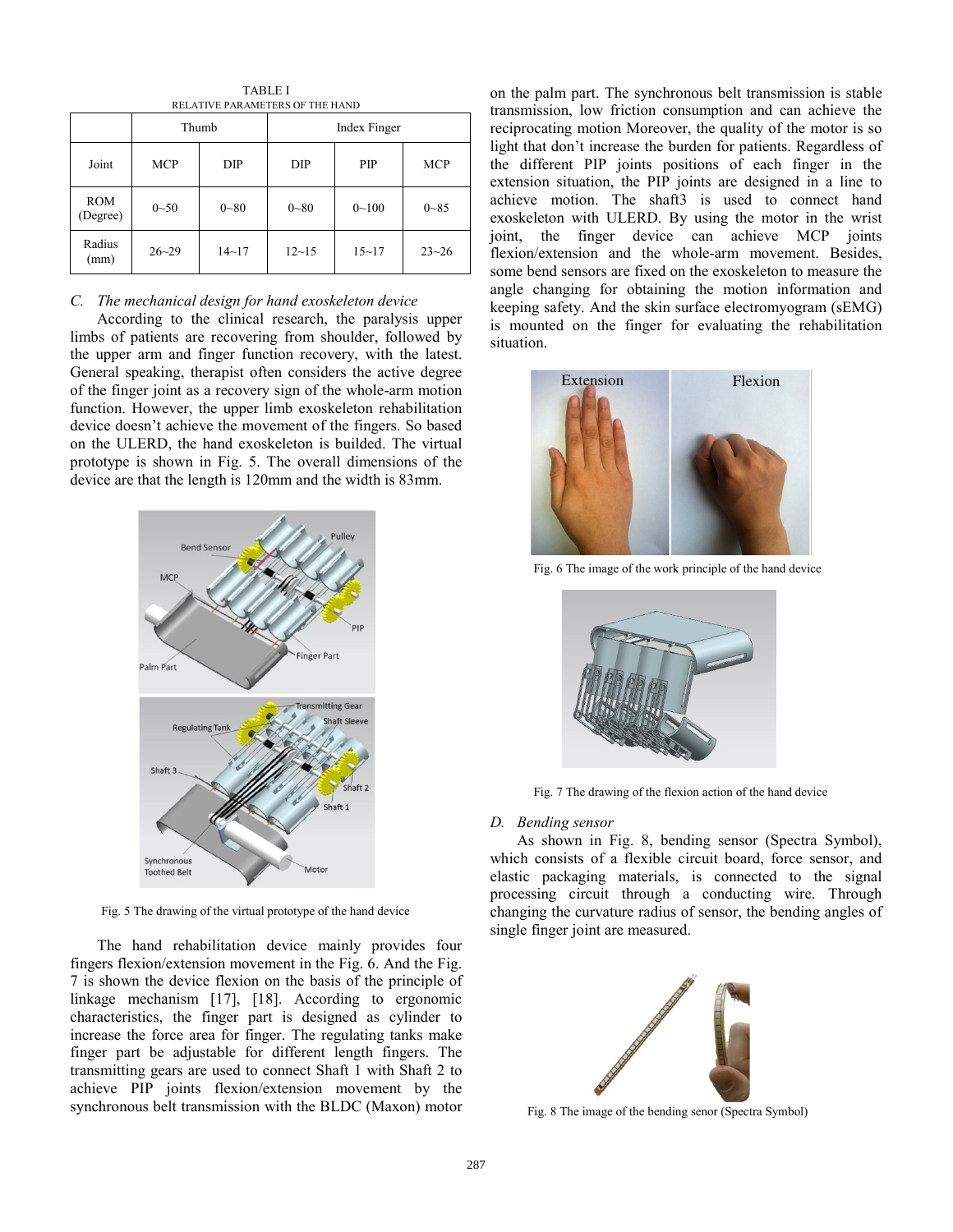#### III. EXPERIMENTAL SETUPS

## *A. The mechanics influence of some important components*

The driven device of the hand exoskeleton is the BLDC motor (Maxon), which is fixed on the palm part. The exoskeleton material is aluminium alloy that have some advantages, including light quality, high tensile strength and good ductility. The material property of aluminium alloy defined is EX=70GPa and PRXY=0.33. Under the action of motor, it may produce the mechanical impact for the exoskeleton device and cause the deformation and uniform stress for components. Through using the ANSYS software, some main components are simulated with a given force. The stress distribution images of components are shown in Fig. 9.



From the simulation result, it shows that the stress of finger parts mainly focus on the regulating tanks and they are enough strength to sustain patients' hands to implement

rehabilitation training. Besides, it can also avoid the secondary damage for the injured hand. *B. The mechanics influence of exoskeleton device for finger joint.* 

As shown in the section II, the human hand joints are complex and consist of distal interphalangeal (DIP) joint, proximal interphalangeal (PIP) joint and metacarpaophalangeal (MCP) joint. Its action relies on the frictional interaction of cartilages, which can't recover and regenerate, especially the need for stroke patients. So under the frequent training action, it may accelerate loss of cartilages and the exoskeleton device should be designed to reduce the joint force [19]. In this simulation experiment, according to some related data, two cylinder models are established to simulate the human index finger and mesh the finite element (Fig. 10). The properties of bone materials defined is that EX=20MPa, PRXY=0.263 and the simulation pressure of proximal phalanx and middle phalanx is 50N [20], [21].

Besides the element type is Solid186 and the element length is 2mm. The PIP joint, proximal phalanx and middle phalanx are active, but the MCP joint is fixed. Because of the structure characteristic of the exoskeleton device, the DIP joint impact is ignored.



Fig. 10 The image of the model of the finger

The  $\alpha$  defined is the flexion angle of the PIP joint and the  $\beta$  defined is the flexion angle of the MCP joint angle. According to the clinical research, the action range of the PIP joint is the  $0^{\circ}$ ~100° and the action range of the MCP joint is the  $0^{\circ}$ ~85°. Using the ANSYS simulation software analyses the stress distribution of the PIP and MCP joint in the different flexion angles in Fig. 11.

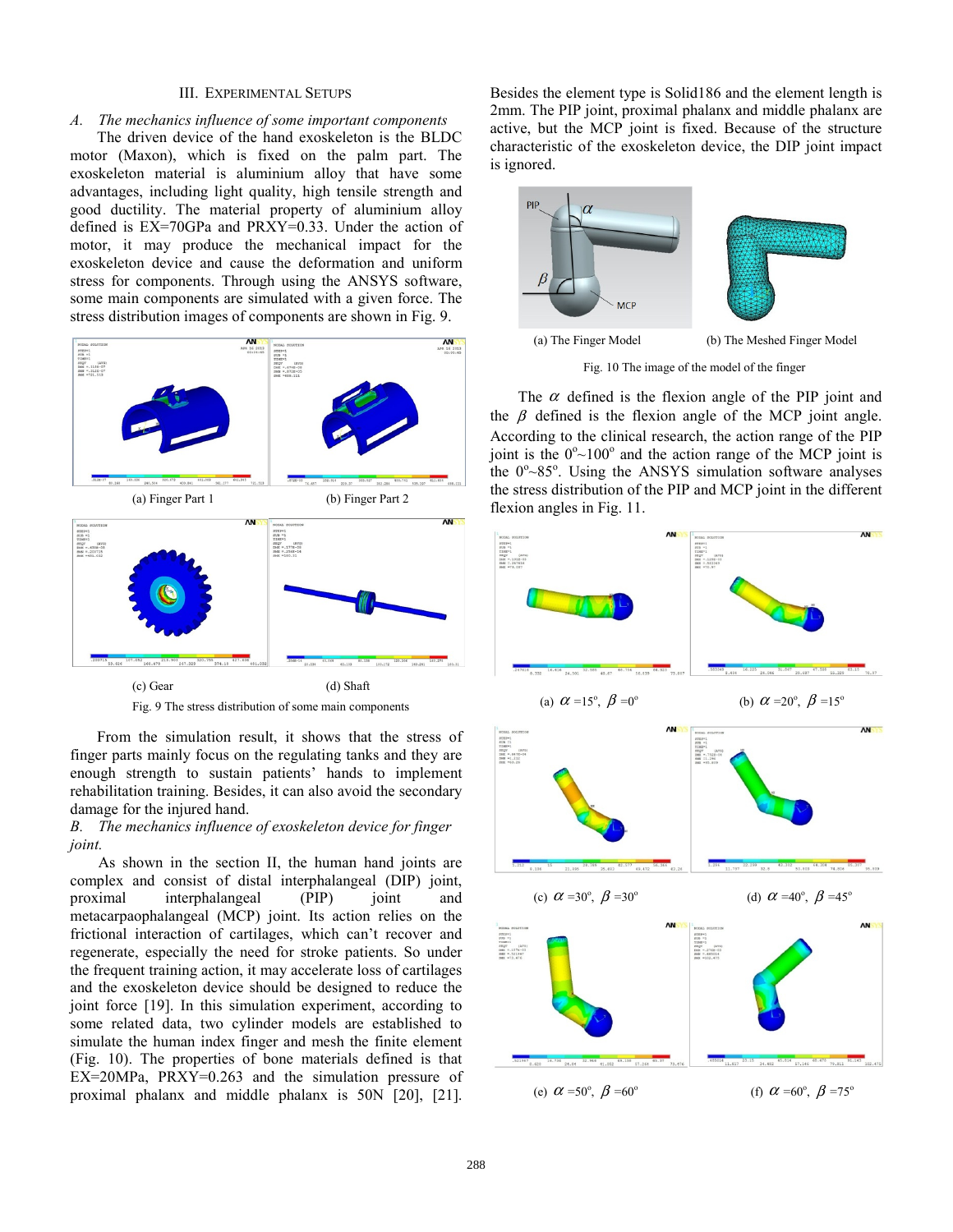



From the simulation results, as the increasing of the flexion angles of PIP joint and MCP joint, the stress in the two joints are simultaneously raised. When the  $\alpha$  is 100° and the  $\beta$  is 85°, the stress in the two joints are maximum. It is that PIP joint is 64.662MPa and MCP joint is 106.844MPa. It can also been seen that when the MCP joint angle is not changing, but its stress is constantly increasing with the PIP joint rotating. So the stresses of the MCP joint and the PIP joint are interaction in the rehabilitation training. In the situation of frequent action, it can accelerate loss of cartilage so that hemiplegic patients can't have good rehabilitation effect and bring about irreparable damage. According to the simulation result, the stress curves of MCP joint, PIP joint and the maximum stress of the finger are shown in Fig. 12. From the curves images, they show that the stresses in the finger are approximately a linear relation to the joint angle.



(a) The line graph of the MCP joint stress



(b) The line graph of the PIP joint stress



(c) The line graph of the maximum stress of the index finger

Fig. 12 Images of line graph of the stress analysis

Meanwhile, the maximum stress point of hand is not at the joint, but is near to the joint position, so it should be considered that it may cause the stress increasing around the joint. When the  $\alpha$  is 100<sup>°</sup> and the  $\beta$  is 85<sup>°</sup>, the stress is maximum value 191.209MPa. As shown in the simulation result, with joint angles rotating, the maximum stress is increasing rapidly, especially the  $\alpha$  is more than 60° and the  $\beta$  is more than 75°. If the stress is too large, it may influence the hand rehabilitation situation and led to the patients' hands uniform stress. So according to the above analysis, the optimal activity range of exoskeleton device is proposed that the PIP joint is less than  $60^\circ$  and the MCP joint is less than  $75^\circ$ .

#### IV. CONCLUSION AND FUTURE WORK

In this paper, based on the upper limb exoskeleton rehabilitation device (ULERD), a novel hand exoskeleton is proposed to help the stroke patient recovery the motor function in the finger joint. This machinery, which is connected with ULERD by Shaft 3, can achieve the four fingers joint flexion/extension movement under the motor